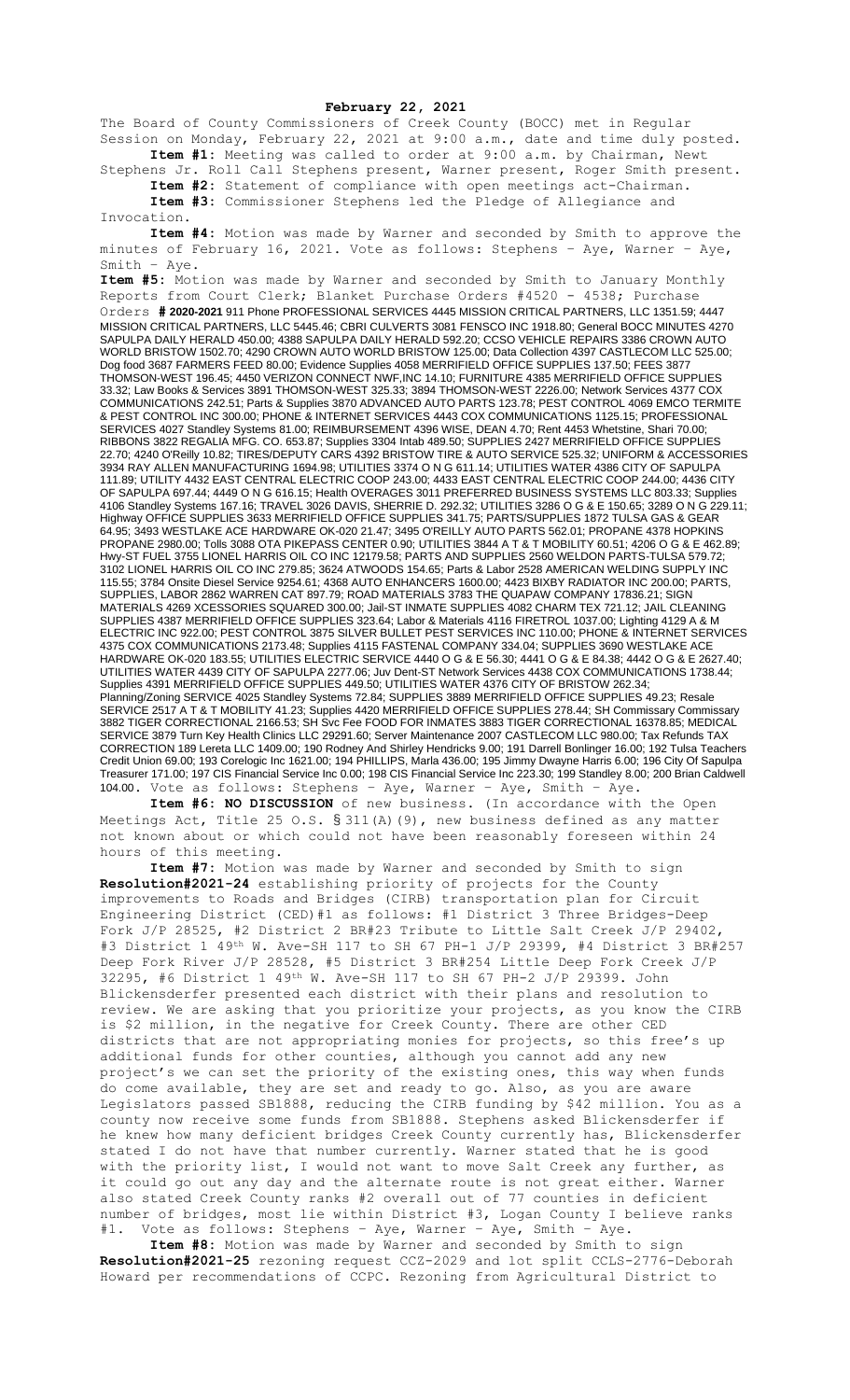Light Residential on Tract 2 and tracts 1 and 3 RHM to allow lot split. Tracts 1 will contain 1.5 acres more or less. Tract 2 will contain 1.1 acre more or less and Tract 3 will contain 2.4 acres more or less. All tracts will meet all requirements and are not located within a flood zone. Tract is designated as RHM on the CCPC Future Land Use Map. There are similar rezones in the area. We have had some opposition with this case, there is a subdivision just west of property known as Oakwood Addition and is zoned RHM, neighbors stated there are covenants on tracts of land in the area, after research we could not find anything filed on Howard's deed. The County has no jurisdiction over covenants, but we do on County Regulations and this is what we are following. This will be bringing the existing mobile into compliance with the county and allowing a new one to be placed on property. They are not trying to create a mobile home park, as it has been stated. Applicant has built a carport and tore done an existing building. The CCPC recommended approval on 2/16/21, along with the Planning Office. Property located at 2230 Dusty Trail Sapulpa, OK.-Wendy Murray, Planner. Murray stated applicant is present. Vote as follows: Stephens – Aye, Warner – Aye, Smith – Aye.

**Item #9:** Motion was made by Warner and seconded by Smith to sign **Resolution#2021-26** rezoning request CCZ-2030 and lot split CCLS-2727-CRM Construction LLC per CCPC recommendations. Rezoning from Agricultural District to Industrial District on tract A to allow lot split. Tract will contain 1.15 acres more or less. This is an extension of the Industrial site for an outdoor paint booth. Tract will meet all requirements and is not located within a flood zone. Tract is designated Agricultural on the CCPC Future Land Use Map. There was no opposition. The CCPC recommended approval on 2/16/21, along with the Planning Office. Property located at 19523 S. 337th W. Ave. Bristow, OK.-Wendy Murray. Murray stated applicant is requesting a special exception for paint booth. Applicant is present. Vote as follows: Stephens – Aye, Warner – Aye, Smith – Aye.

**Item #10:** Motion was made by Warner and seconded by Smith to sign **Resolution#2021-27** rezoning request CCZ-2031 and lot split CCLS-2730-Paula McGuire per CCPC recommendations. Rezoning from Industrial District to Agricultural District on Tract B to allow lot split. Tract B will contain 8.74 acres more or less. Tract will meet all requirements and is not located within a flood zone. Property was zoned Industrial back in 2017 with intentions of selling and turning homes into offices, deal fell through and now the applicant is asking to rezone for the main home rezoned back to agricultural district. Smaller home will be converted into office with the existing trucking business, within one year. There was no opposition. The CCPC recommended approval on 2/16/21, along with the Planning Office. Property located at 19742 W. HWY 33 Sapulpa, OK.-Wendy Murray, Planner. Applicant McGuire is running behind and is not present at this time. Vote as follows: Stephens – Aye, Warner – Aye, Smith – Aye.

**Item #11:** Motion was made by Warner and seconded by Smith to sign **Resoltutuion#2021-28** rezoning request CCZ-2028-Natalie Cornett per recommendations of CCPC. Rezoning from Agricultural District to Industrial District to have off-site service contractor's office and vehicle and equipment storage. There is currently an off-site service being operated. Tract will meet all requirements. Owner resides on church camp grounds, they have been storing stuff and didn't realize they were out of compliance, this would be bringing them into compliance with the County. We have had a few inquiries, but no opposition. There are a lot of residents within area and not much industrial. The CCPC recommended approval on 2/16/21, along with the Planning Office. Property located Ozark Trail, Sapulpa, OK.-Wendy Murray, Planner. Vote as follows: Stephens – Aye, Warner – Aye, Smith – Aye.

**Item #12:** Motion was made by Stephens and seconded by Smith to pass Discussion and possible action to consider rezoning/lot split cases CCZ-2032 and CCLS-2731; Jason Redman requests approval of rezoning from an Agricultural District to Manufactured Home District on tract 1 to allow lot split located at 8580 S. 161<sup>st</sup> W. Ave in Sapulpa until 3/22/21 to allow the removal of vehicles from property. A motion was made by Warner and seconded by Smith, that was rescinded after discussion. Tract 1 would be rezoned to Manufactured Home District to allow lot split and contain 1.27 acres more or less. Tract 2 would remain Agricultural containing 8.73 acres more or less. Tracts will meet all requirements and are within a flood zone. Tracts are designated as Agricultural on the CCPC Future Land Use Map. There would be no new buildings erected without getting permit and approval from Creek County Floodplain Administrator. Applicants grandmother is wanting to deed property a tract to grandson and this would be bringing the existing mobile home into compliance with the County. There was some concern from the City of Sapulpa on the inoperable vehicles in the flood zone. If there was a flood oils would flow into the creek, which drains into the Sahoma Lake. The owner's son is going to clean up the property and remove vehicles ASAP weather permitting. The CCPC recommended approval on 2/16/21, with the condition of the vehicles being removed, along with the Planning Office. Property located at 8580 S. 161st W. Ave Sapulpa, OK.-Wendy Murray, Planner. There was discussion amongst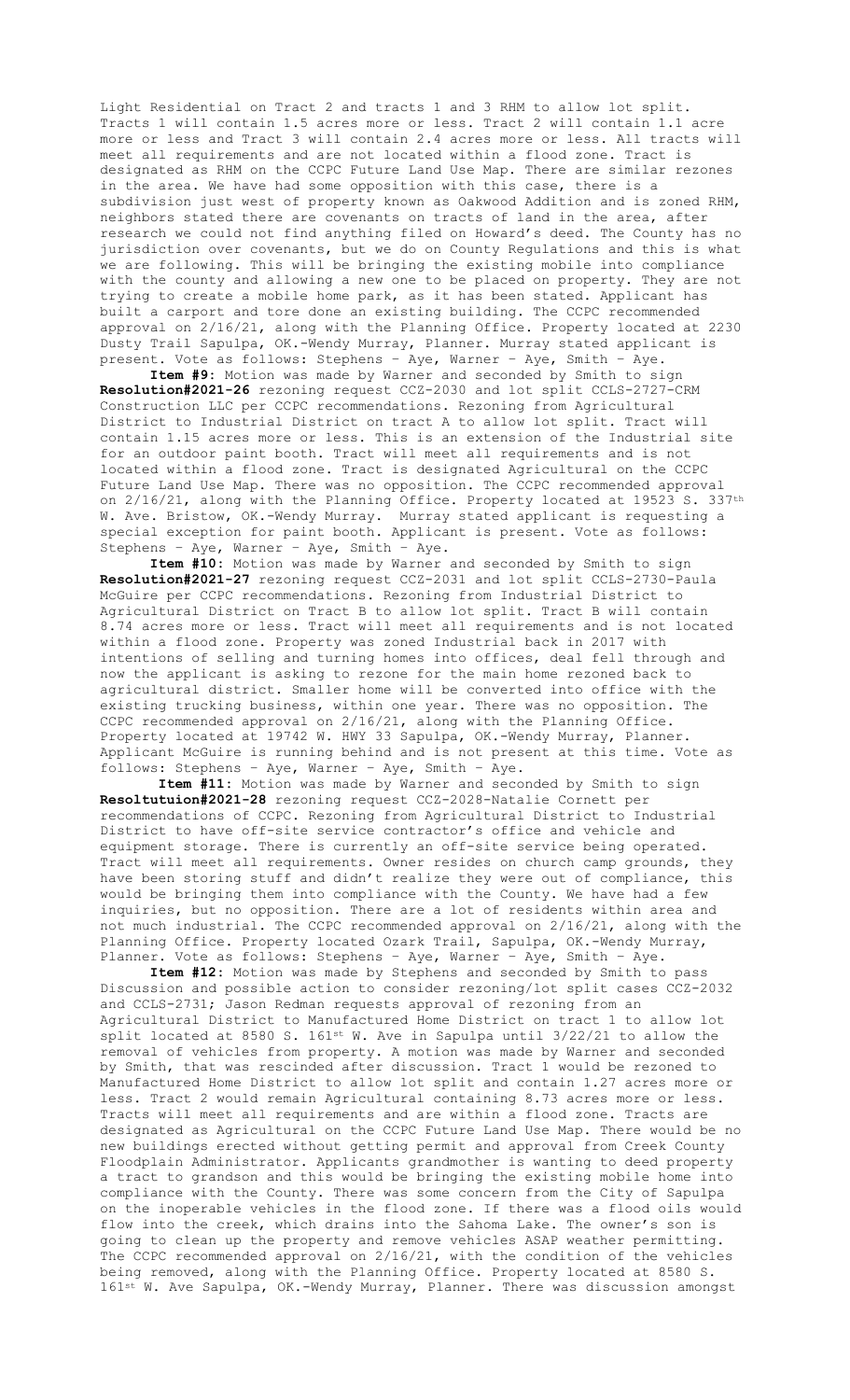the Board if we have the authority to place a stipulation on property and what authority does the BOCC have and what timeframe would be appropriate. Murray stated there was an old taxi cab services on property, currently there are about 15 cars located on property, the owner's son needs up to two months to remove vehicles weather permitting as well. Andrew Goforth suggested that the Board pass the item until the removal is complete and then they can approve or deny. Stephens discussed timeframe with Redman, he stated grandmother's health is not the best and they need to get it done as soon as possible. We can set it for 3/22/21 and if it needs to be extended at that time, we can. Vote as follows: Stephens – Aye, Warner – Aye, Smith – Aye.

**Item #13:** Motion was made by Stephens and seconded by Warner to pass discussion and possible action to consider a Planned Unit Development and Preliminary Plat for Childers Creek, a proposed single-family subdivision containing 24.51 acres more or less until 3-22-21 to compile a list of concerns, request hydrology report again, request additional information on the direction of the subdivision and allow the developer to address all concerns presented and all communication to be handled by the Creek County Planning Office. Wendy Murray, Planner spoke to the Board, applicant requests rezoning to allow subdivision to be located off S. 49<sup>th</sup> W. Avenue, Kiefer, OK. Select Designs, Applicant has proposed a single-family subdivision containing 23 to 24 lots and four reserve areas for private street and retention pond. All responses from franchise utilities, as well as the County Engineer has been received. All requirements from the TAC meeting have been met, the plat and restrictive covenants meet all the Development Standards, as required. Access to neighborhood will be off of S. 49th and publicly dedicated. The main entrance will be the E. end of property it will feature landscaping and signage, maximum size of 64 sq. ft. The private interior street will be 30' wide and single lane, the W. end of property will contain a 96' wide cul-desac. We have had several inquiries and at the CCPC meeting held on 2-16-21, it was denied by 7-1 vote. There were several concerned neighbor's present to speak to the Board Jack Long, Casey Evans and Melanie Whitesell. Long stated he would be the first neighbor effected by the runoff issues. There would be two houses from what they are proposing that would be located within the 100 year flood plan. I have lived in the area since 1950 and I have seen multi changes with the runoff, we have spent lots of money trying to help with the erosion issues. The low spot, which I will call a detention pond would be changing the elevation and cause additional problems with runoff and flood plain. Long expressed the concerns of the Aerobic System, with the twentyfour proposed homes this would also create additional runoff, this would then run into Childers Creek. The ½ acre lots size was discussed, along with the two required sprinkler heads, additional maintenance that is required of an Aerobic System. Casey Evans neighbor that adjoins subject property from two sides. Evans stated he has concerns with the oil well, set-backs from oil well, access road to his pond, powerlines that crisscross property, the removal of fences and gates in the section that is currently private and not public access. I will not be able to protect my property as I should be, if the subdivision was to develop. Whitesell addressed the Board with her concerns, as a neighbor to the south. My family has four generations of history with the land proposed. I have worked cattle on land for over 20 years. I have flooding concerns not only from development, but the addition pond flowing over. Mr. Evans pond currently flows over with heavy amounts of rain or snow. Oil lines that run within the property, some being high pressure lines, I own the mineral rights to the property and know of the concerns. Whitesell spoke about additional concerns eroding fence lines, easements, traffic concerns, Kiefer FFA and Cross County programs, wildlife and possible power shortages in area. I had a discussion with Mr. Nunley and gave him the history of the property, I informed him of the issues and I feel like more questions need to be asked before they develop. I would like to keep the small-town community we have; I know that development means progress within your community, but is there another location that would be a better fit. Would there by the same regulations if it was located within the City limits and not the County, are there different codes they would not have to follow. Stephens stated it is the Board's duty to do what is best for the county and protect the citizens at the same time. I had requested the hydro logistics previously and never received. I think we pass this out, gather a list of additional concerns, get their direction and thoughts on concerns, maybe even take it back through planning. Let's give them a chance to respond and correct some concerns, let's get some more facts, before moving forward. This will give everyone the opportunity to address concerns or submit ones they haven't thought of. May they submit a redesign, it's been two months since the TAC meeting, let's open the discussion. I will get with DEQ on the ½ acre requirement and see what 23-24 subject properties would contribute as far as runoff and other concerns. The Planning Office can handle all communications with the parties and let's bring this back on 3-22-21. Whitesell asked if a redesign was ever submitted, Murray stated no. Vote as follows: Stephens – Aye, Warner – Aye, Smith – Aye.